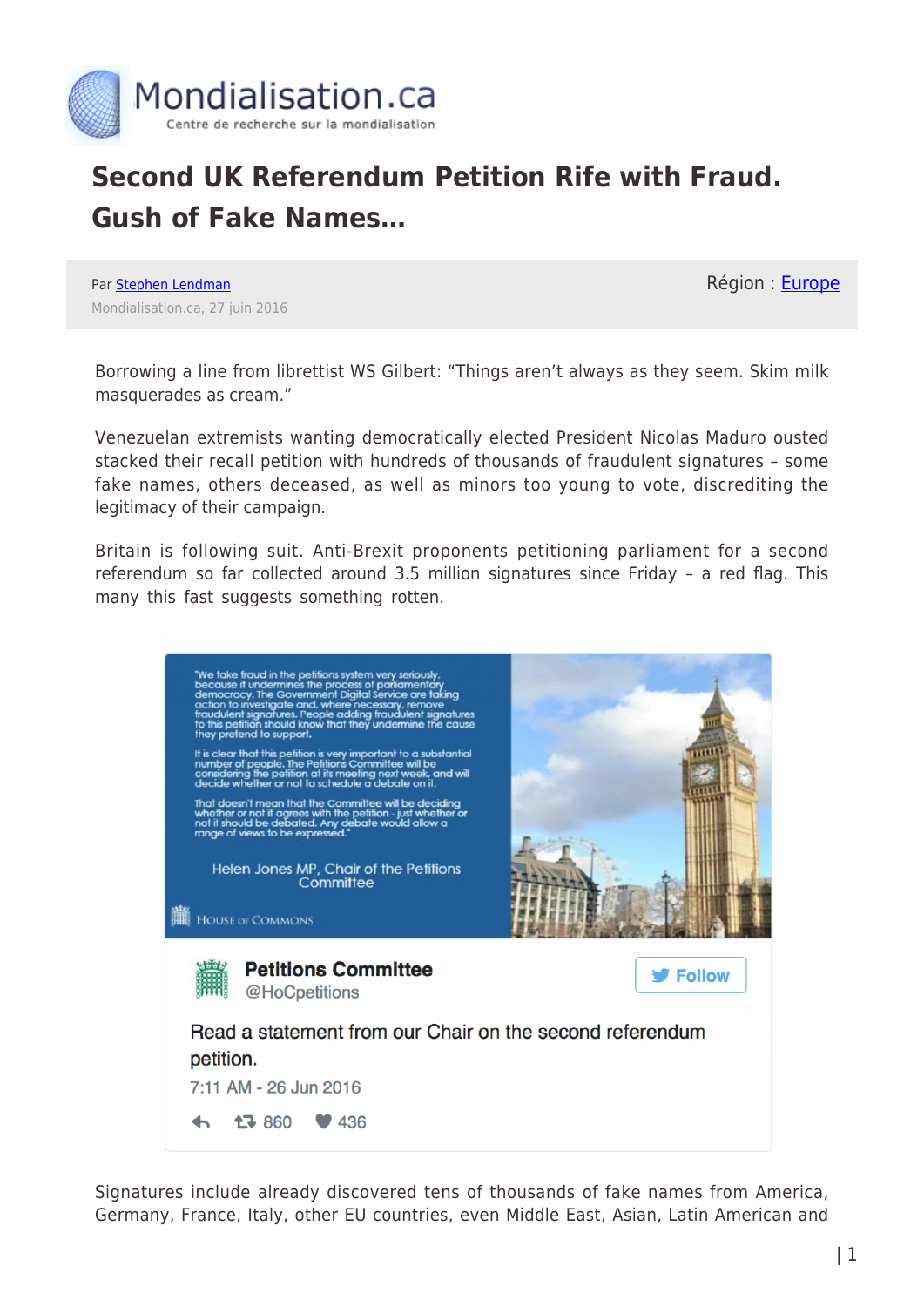African nations as well as virtually uninhabited Antarctica.

Despite its population of less than one thousand, 41,118 signatures came from Vatican City as of Sunday afternoon, nearly 25,000 from North Korea.

According to a House of Commons petition committee spokeswoman, fraud is so rampant it's already removed 77,000 signatures, likely many more to come. Perhaps most are fake.

What's already known discredits the campaign. It should be abandoned straightaway even though holding a second referendum would be unprecedented, extremely unlikely to happen.

Brexit campaigner Evelyn Farr urges rejecting the second referendum petition, saying "(i)t is headline news abroad that three million people are anti-Brexit and the same false impression is being conveyed by our own press."

"Given that some MPs are proposing not to vote through Brexit legislation, thereby ignoring the will of the people in a fair and democratic referendum, the implications are quite serious. This is fraud, and it needs to be exposed and stopped."

Analysis so far shows only 353,000 of the 3.5 million signatures are from Britain. Perhaps most are also fake.

The petition will remain open for six months unless invalidated and shut down. Evidence shows it's rife with fraud, a discredited sham.

Stephen Lendman lives in Chicago. He can be reached at lendmanstephen@sbcglobal.net.

His new book as editor and contributor is titled « Flashpoint in Ukraine: US Drive for Hegemony Risks WW III. »

http://www.claritypress.com/LendmanIII.html

Visit his blog site at sjlendman.blogspot.com.

Listen to cutting-edge discussions with distinguished guests on the Progressive Radio News Hour on the Progressive Radio Network.

La source originale de cet article est Mondialisation.ca Copyright © [Stephen Lendman,](https://www.mondialisation.ca/author/stephen-lendman) Mondialisation.ca, 2016

Articles Par : [Stephen](https://www.mondialisation.ca/author/stephen-lendman) [Lendman](https://www.mondialisation.ca/author/stephen-lendman) A propos :

Stephen Lendman lives in Chicago. He can be reached at lendmanstephen@sbcglobal.net. His new book as editor and contributor is titled "Flashpoint in Ukraine: US Drive for Hegemony Risks WW III."